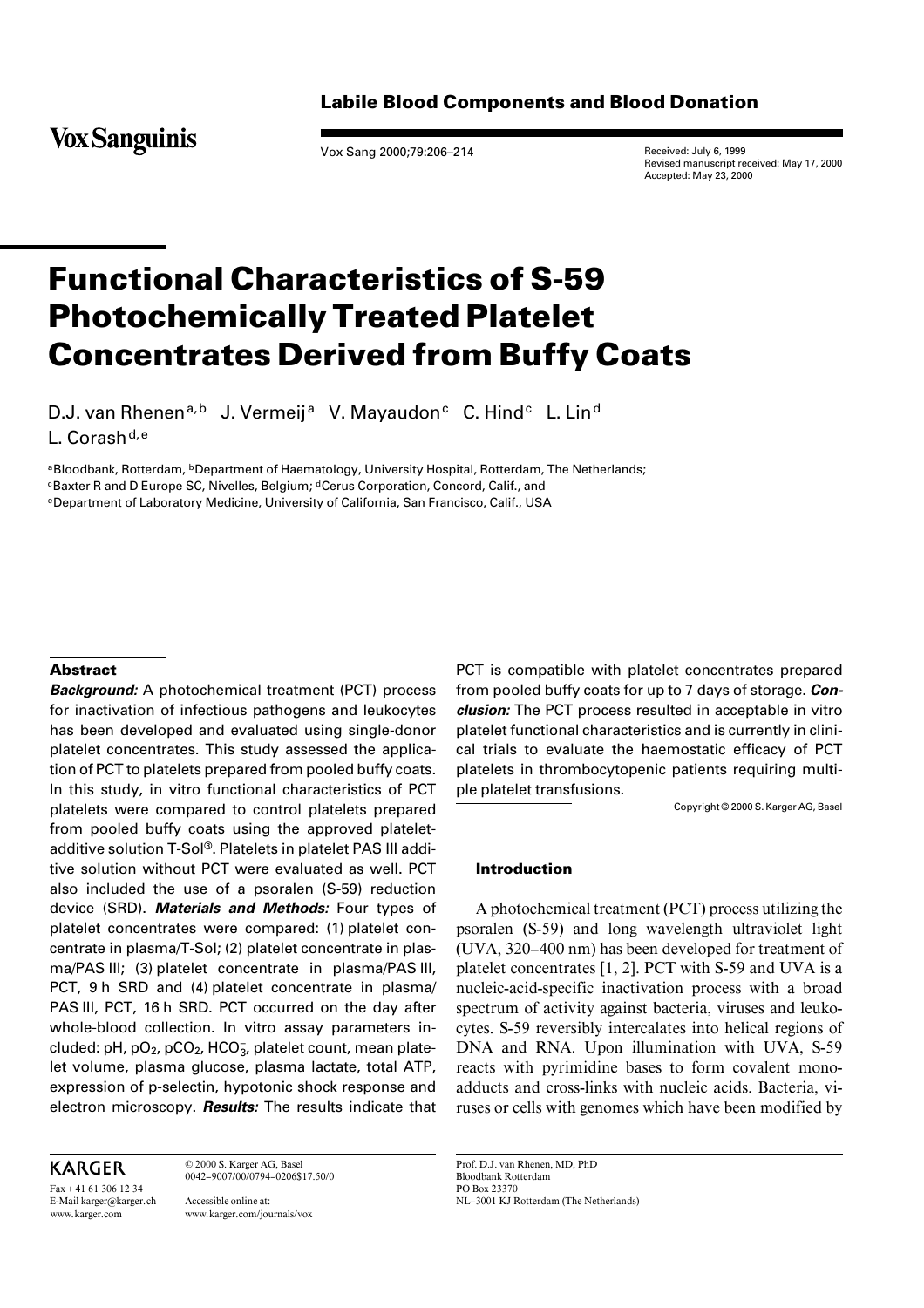S-59 are unable to replicate. Platelets are non-nucleated terminally differentiated cells which do not require nucleic acid transcription and translation for haemostatic function. Retention of in vitro platelet properties during storage does not require nucleic acid function [2]. This new PCT process provides an ex vivo method to increase the safety of platelet transfusion.

The efficacy of PCT has been demonstrated using single-donor platelet concentrates. High levels of a broad array of bacteria and viruses were inactivated in singledonor platelet concentrates ( $3 \times 10^{11} - 5 \times 10^{11}$  platelets) suspended in 300 ml of 35% plasma and 65% platelet additive solution (PAS III) and exposed to 150  $\mu$ *M* S-59 and a 3 J/cm2 treatment with UVA [2, 3]. Contaminating leukocytes in platelet concentrates were inactivated by PCT at an S-59 dose level that is 1,500-fold lower than that used for bacterial and viral inactivation [4]. Following PCT, in vitro platelet function was adequately preserved during 7 days of storage [2, 3].

The PCT process results in photodegradation of S-59. After illumination and prior to transfusion, levels of residual S-59 and free photoproducts are reduced by treatment of the illuminated platelet concentrates with an integral S-59 reduction device (SRD). Platelets suspended in the container with the integral SRD were incubated with shaking in a temperature-controlled platelet incubator.

The purpose of the current study was to evaluate the in vitro characteristics of platelets obtained from pooled CPD buffy coats and submitted to the PCT process and two different SRD conditions. The PCT platelets were compared to control untreated platelets suspended in an approved platelet additive solution T-Sol and also to untreated platelets stored in PAS III. Three replicate experiments were performed each using a pool of 20 ABO-compatible buffy coats. The four arms of the study were: (1) first arm: platelet concentrate in plasma/T-Sol; (2) second arm: platelet concentrate in plasma/PAS III; (3) third arm: platelet concentrate in plasma/PAS III, PCT, 9 h SRD, and (4) fourth arm: platelet concentrate in plasma/PAS III, PCT, 16 h SRD.

Results from this study demonstrated that PCT is compatible with platelets prepared from pooled buffy coats. In vitro platelet function, assessed by hypotonic shock response, was not adversely affected during 7 days of storage following PCT under conditions that inactivated bacteria, viruses and leukocytes.

# **Materials and Methods**

*Disposables – Wet Components*

The platelet additive solutions and the S-59 solution were provided in PL 2411 containers with tubing (a non-PVC plastic material made without a plasticizer; Baxter Healthcare Corporation, La Châtre, France). They were added to buffy coat platelets using a sterile connection device.

| T-Sol <sup>®</sup> formulation        |                    |
|---------------------------------------|--------------------|
| Sodium chloride                       | 6.75 g             |
| Sodium acetate, trihydrate            | 4.08 <sub>g</sub>  |
| Sodium citrate, dihydrate             | 2.94 g             |
| Water for injection                   | $1,000 \text{ ml}$ |
| pH 7.2                                |                    |
| Volume                                | 300 ml             |
| <b>PAS III formulation</b>            |                    |
| Sodium chloride                       | 4.52 g             |
| Sodium acetate, trihydrate            | 4.42 g             |
| Sodium citrate, dihydrate             | 3.18 <sub>g</sub>  |
| Dibasic sodium phosphate, anhydrous   | $3.05$ g           |
| Monobasic sodium phosphate, dihydrate | $1.05$ g           |
| Water for injection                   | $1,000 \text{ ml}$ |
| pH 7.2                                |                    |
| Volume                                | 280 ml             |
| S-59 formulation                      |                    |
| Sodium chloride                       | 9.24 g             |
| Psoralen S-59                         | 1.01 <sub>g</sub>  |
| Hydrochloric acid $1 N$               | for pH adjustment  |
| Water for injection                   | 1,000 ml           |
| pH 5.0–6.0                            |                    |
| Volume                                | $17.5$ ml          |
|                                       |                    |

## *Disposables – Dry Components*

Whole blood was collected by using the Optipac® Triple bi-filled kit (Baxter Healthcare). The kit consists of a primary 'bottom and top' container filled with 70 ml of CPD anti-coagulant solution, a secondary conventional container filled with 110 ml of SAG-M solution and an empty transfer container. Packs are made of PL 2209 plastic (a polyvinyl chloride (PVC) with a non-DEHP plasticizer). A 600-ml transfer pack with 8 leads was used to pool buffy coats (Baxter Healthcare). The Optidock buffy coat leukodepletion set consists of a Pall Autostop® buffy coat filter, specifically designed to remove leukocytes in the production of platelets from buffy coats, and a 1.3 litre PL 2410 plastic container. The platelet illumination container was a 1-litre PL 2410 plastic container (Baxter Healthcare). The platelet storage container was a 1.3-litre PL 2410 plastic container (Baxter Healthcare).

#### S-59 Removal Device

The SRD consists of approximately 2.5 g of polystyrene beads enclosed in a polyester mesh pouch with a 1-litre PL 2410 plastic container.

#### *Equipment*

The Optipress II® (Baxter Healthcare Corporation, Nivelles, Belgium) was used for separation of the blood collected and centrifuged

Functional Characteristics of S-59 Photochemically Treated Platelet **Concentrates** 

Vox Sang 2000;79:206–214 207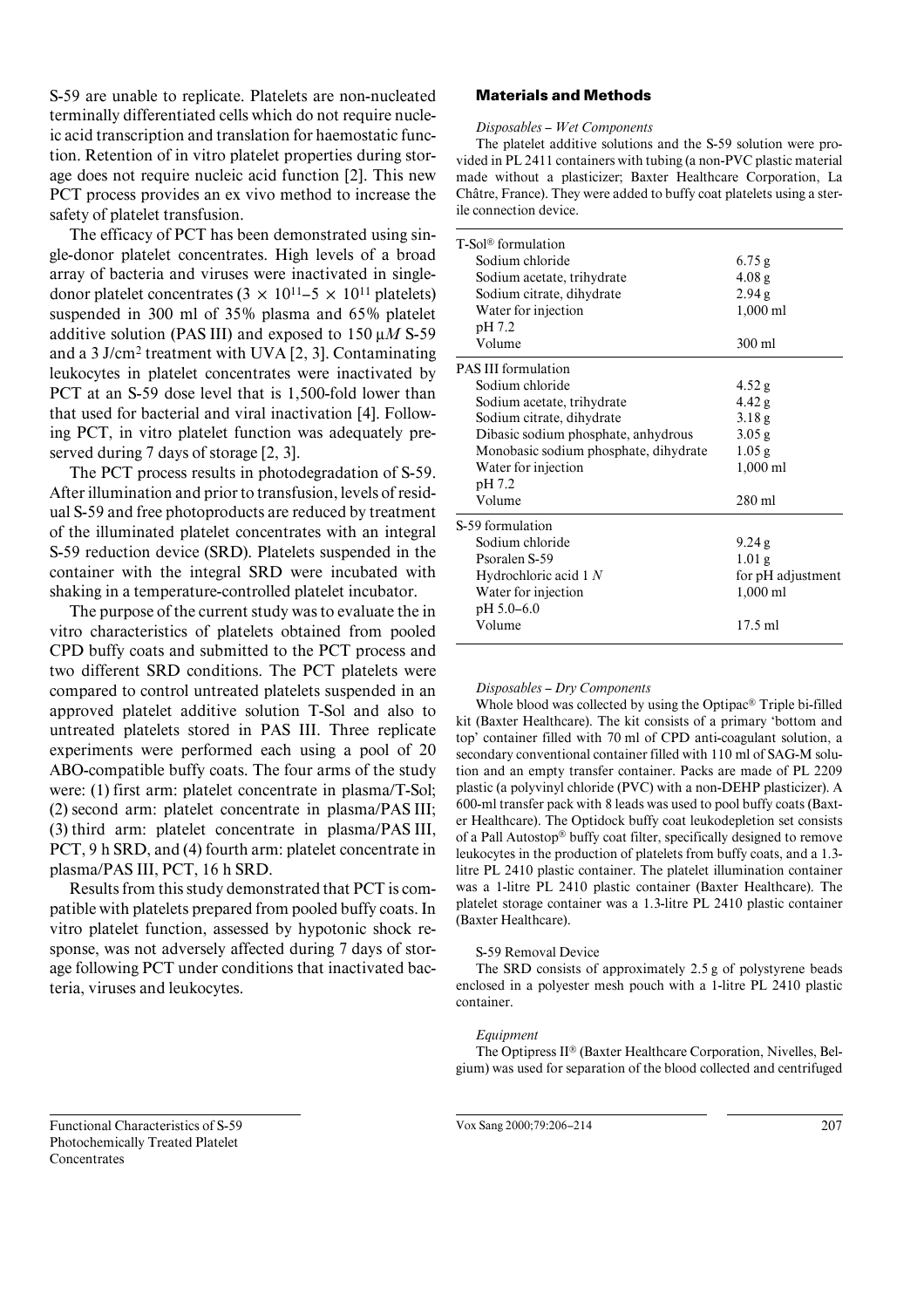in Optipac. The UVA illumination device (code No. 4R4440, Baxter Healthcare Corp., Deerfield, Ill., USA) mounted on a reciprocal platelet shaker (Helmer Labs, Noblesville, Ind., USA) was used for illumination with a wavelenght of 320–400 nm. The UVA device is air-cooled. The output of this device was approximately 15–20 mW/ cm2 permitting delivery of 3 J/cm2 in approximately 3–4 min.

## *Blood Processing*

Preparation of Buffy Coats

Blood units of 500 ml  $\pm$  10% were collected from volunteer donors in 70 ml CPD anticoagulant solution using triple Optipac (Baxter Healthcare). Selection of donors and the blood donation procedure were based on local standard practices. The whole blood units were kept overnight (16–20 h) at room temperature (20  $\pm$  2<sup>°</sup>C). High-speed centrifugation (4,650 *g*, 10 min) was applied to separate cellular components from plasma (Beckman Instr. Inc., Fullerton, Calif., USA). Buffy coats of 55  $\pm$  5 ml were separated from plasma and packed red cells using the Optipress II standard procedure.

### Preparation of Study Platelet Concentrates

*Preparation of Pooled Buffy Coats.* Using a sterile docking device SCD312 (Terumo, Japan), a pool of 20 ABO-compatible buffy coats was made in a 1.3-litre PL 2410 plastic container. After thorough

mixing, the pool was separated into equal volumes in four 600-ml transfer packs. To one container the standard volume of approximately 300 ml T-Sol was added. To each of the three remaining containers 280 ml PAS III was added to reduce the plasma concentration to 30–45% for optimal PCT performance.

*Preparation of Leukofiltered Platelet Concentrates.* Using a sterile docking device SCD312, a buffy coat leukodepletion set, comprised of an Autostop buffy coat filter and a 1.3-litre PL 2410 plastic container, was connected to each of the 5 buffy coat pools. Low-speed centrifugation (655 *g*, 5 min) was applied to the bag assembly to separate the platelet-rich plasma diluted with either T-Sol or PAS III from the red cells. After centrifugation, the platelet-rich plasma diluted with T-Sol or PAS III was expressed into the PL 2410 bag through the Autostop filter.

*Preparation of Untreated Platelet Concentrates (1st and 2nd Arms).* The resultant leukoreduced platelet concentrate suspended in T-Sol (1st arm) and that suspended in PAS III (2nd arm) were not treated with PCT and were used as controls. They were stored on a flat-bed shaker (50–60 cycles/min) for up to 7 days at 20–24**°**C. Day 0 was designated as the day of collection.

*Preparation of PCT Platelet Concentrates (3rd and 4th Arms).* The PCT proceeded immediately after platelet processing. The process is described in the flow chart (fig. 1).



**Fig. 1.** Preparation of PCT BC-PC. FB = Filtration bag; IB = illumination bag; SRD = S-59 removal device; SB = storage bag.

**Step A:** *Transfer of the Platelet Concentrate into the Illumination Container*. Using a sterile docking device SCD312, the platelet container, the S-59 container and the illumination container were sterileconnected in series. The leukoreduced platelet concentrate in plasma/PAS III was passed through the S-59 solution into the PL 2410 illumination container. The air was expressed out of the illumination container. The illumination container containing the platelet concentrate and S-59 was then separated from the S-59 container and the platelet container by heat seal.

**Step B:** *Illumination*. Platelet mixture with added S-59 in the PL 2410 illumination container was placed in the UVA illumination device. The platelet mixture was exposed to a 3 J/cm2 treatment with UVA with agitation (60 cycles/min).

**Step C:** *Transfer into the SRD*. After UVA illumination, the illumination container was sterile-connected to an SRD. The platelet mixture was transferred into the SRD. The air was expressed out of the SRD container. After separating the SRD from the illumination bag by heat seal, the treated platelets were stored with agitation at 20– 24**°**C for 9 h (3rd arm), or for 16 h (4th arm) in the SRD.

**Step D:** *Platelet Storage*. After the incubation period in an SRD, the platelet mixture was transferred into a 1.3-litre PL 2410 plastic storage container for continued storage for up to 7 days from collection with agitation on a flat-bed shaker (50–60 cycles/min) at 20–24**°**C (day 0 is day of collection).

208 Vox Sang 2000;79:206–214 van Rhenen/Vermeij/Mayaudon/Hind/Lin/ Corash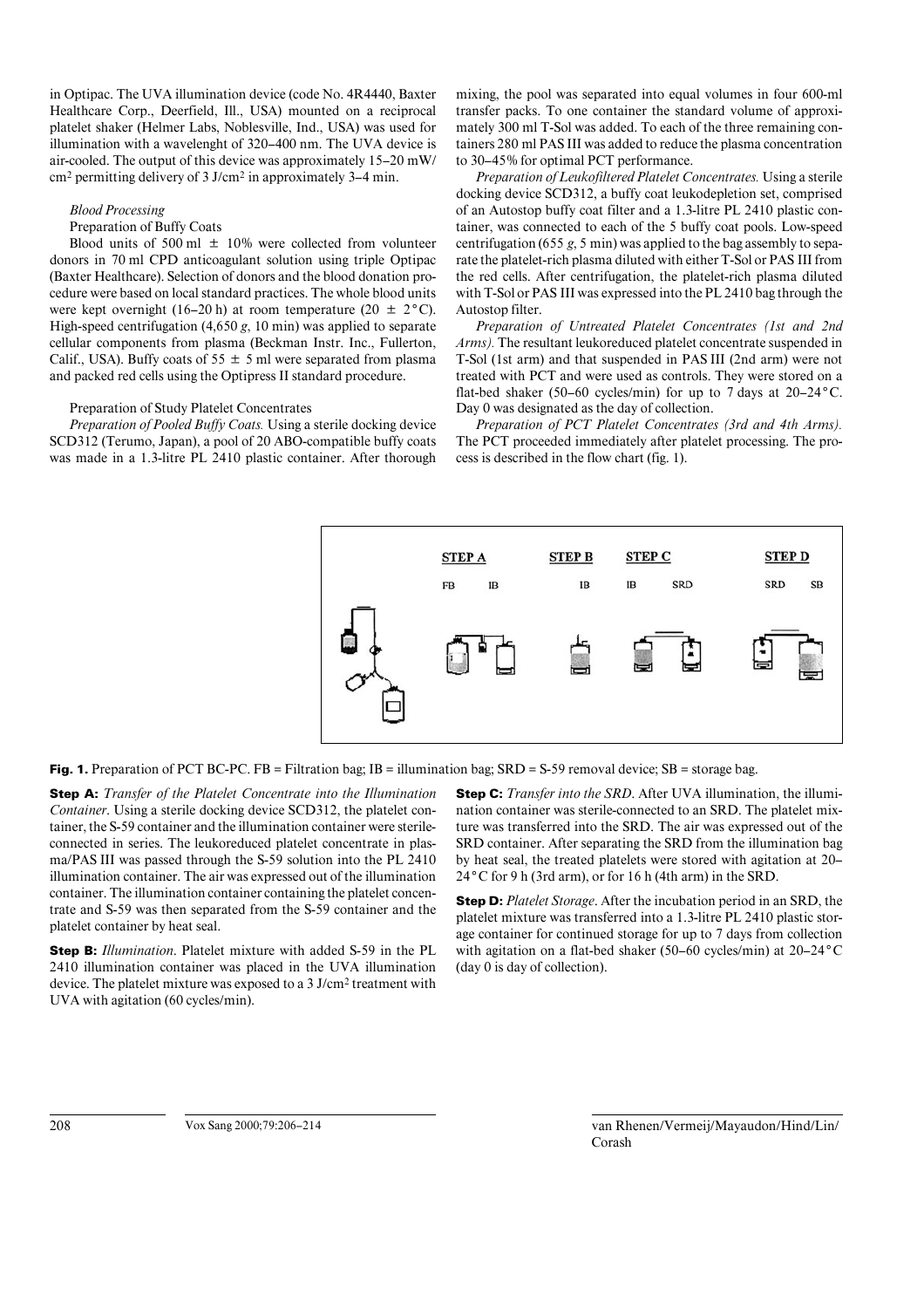#### *In vitro Platelet Assays*

Platelet aliquots were drawn under sterile conditions on storage day 1 (before addition of S-59 for arms 3 and 4), 2, 3, 5 and 7.

Haematological parameters were measured electronically (Cell Dyn 3500, Abbott Laboratories, Chicago, Ill., USA) and leukocyte contamination was measured microscopically in a Nageotte chamber. Blood gases and bicarbonate were analysed with a 238 pH Blood Gas System (Ciba Corning, UK).

Glucose concentration and lactate concentration were measured in a Dimension Chemistry Analyzer (Dupont, Wilmington, Del., USA). ATP was measured with a chemiluminescence method in a Lumicount counter (Packard Corp., Groningen, NL).

For estimation of platelet activation, GMP140 expression (pselectin) by flow cytometry was measured by two-color labelling using a FACScan (Becton & Dickinson, San Jose, Calif., USA). FITC labelling of platelets was performed with anti-CD42. GMP expression was determined using anti-CD62 (PE). Both reagents are manufactured by Becton & Dickinson. The assay method was as follows: platelets were fixed in 1% paraformaldehyde and directly labelled with anti-CD42 (FITC) and anti-CD62 (PE); the scatter gates were set on the platelet population fraction; laser excitation was at 488 nm.

Hypotonic shock response was measured as described by Holm et al. [5]. Measurements were performed on a spectrophotometer (LKB, Ultrospect II, Cambridge, UK).

The samples for electron microscopy (EM) were prepared according to the method described by Klinger and Kluter [6]. For test platelet concentrates, samples were taken on day 1 after UVA illumination and on days 2 and 5 of storage. For control platelet concentrates, samples were taken in parallel with the test platelets on days 1, 2 and 5. Briefly, all platelet samples were embedded in Araldite resin, then polymerized in fresh resin at 60–70**°**C for up to 48 h. From the subsequent resin blocks produced, semi- and ultra-thin sections were cut and collected on nickel grids. These were stained using saturated alcoholic uranyl acetate and lead citrate, examined and images recorded using transmission EM. A minimum of 4 images from each sample were analyzed for platelet morphology using a final magnification of  $\times 6,500$ . Platelets with abnormal morphologic ultrastructure characterized by extreme swelling and loss of cytoplasmic organelles were enumerated as 'lysed platelets'. Samples were analysed blind-coded.

Lysed platelets can be distinguished from normal platelets, and are characterised by extreme swelling and pallor of the cytoplasmic contents due to the disintegration and subsequent loss of cytoplasmic proteins and organelles such as mitochondria, the open canalicular system as well as the microtubules which maintain their normal discoid shape and their pseudopods.

#### *Statistical Analysis*

In vitro data were expressed as the arithmetic mean  $\pm$  SD. All data from day 2 to day 7 were analysed using analysis of variance (ANOVA) to determine significant differences between the four groups of platelet concentrate treatments. The difference was considered statistically different with  $p < 0.05$ . The analysis was performed using Statistica<sup>®</sup> Release 5.1 for Windows (copyright Statsoft, Inc., 1984–1996).

**Table 1.** Platelet product characteristics (n = 3): comparison between T-Sol and PAS III1

| Study arm      | Platelet<br>additive<br>solution | Unit<br>volume<br>ml | Platelet<br>dose<br>$\times 10^{11}$ | Plasma<br>content<br>$\frac{0}{0}$ |
|----------------|----------------------------------|----------------------|--------------------------------------|------------------------------------|
|                | T-Sol                            | $357 \pm 5$          | $4.1 \pm 0.3$                        | $32 \pm 0.6$                       |
| $\overline{c}$ | <b>PASIII</b>                    | $325 \pm 4$          | $4.3 \pm 0.2$                        | $34 \pm 1.0$                       |
| 3              | <b>PASIII</b>                    | $327 \pm 2^2$        | $4.1 \pm 0.1$                        | $34 \pm 0.6$                       |
| 4              | <b>PASIII</b>                    | $325 \pm 3^2$        | $4.2 \pm 0.4$                        | $34 \pm 0.6$                       |
| PCT range      |                                  |                      |                                      |                                    |
| requirement    |                                  | $315 - 4103$         | $2.5 - 5.0$                          | $30 - 45$                          |
|                |                                  |                      |                                      |                                    |

1 Measured on day 1.

2 Volume of platelet concentrates before addition of 17.5 ml of S-59.

3 Volume range during UVA illumination.

# **Results**

# *Platelet Product Characteristics*

The unit volume, platelet yield, and plasma content of platelet concentrates prepared from pooled buffy coats using 300 ml T-Sol were determined (table 1). The platelet concentrates prepared using the same procedures but with 280 ml of PAS III had characteristics similar to platelet concentrates prepared in T-Sol. All platelet products in PAS III met the photochemical treatment target range requirements in unit volume, platelet yield and percent plasma for PCT (table 1).

# *In vitro Platelet Characteristics*

Following PCT, platelets were compared to untreated control platelets during 7 days of storage. The pH was stable until day 3 and fell in all groups upon further storage (table 2). There were statistically significant differences among study groups ( $p < 0.05$ ). However, the pH was well maintained. At day 7, the pH in all groups was greater than 6.8.

The  $O_2$  consumption increased from day 1 to day 3 (table 3) and then slowly decreased in all products. A difference was observed between the PCT products and controls ( $p < 0.05$ ). The level of  $pCO<sub>2</sub>$  dropped consistently during storage in the PCT products and fell to 25–26 mm Hg on day 7 (table 4). In both control groups the level of  $pCO<sub>2</sub>$  stabilized after day 2. The concentration of  $HCO<sub>3</sub>$ decreased in all groups during storage but more profoundly in the PCT groups at day  $7 (p < 0.05)$  (table 5). On day 7 all groups still had greater than  $4 \text{ }\mathrm{m}M\,\mathrm{HCO}_{3}^{-}$  remaining to provide buffering of the platelet concentrates.

Functional Characteristics of S-59 Photochemically Treated Platelet **Concentrates** 

Vox Sang 2000;79:206–214 209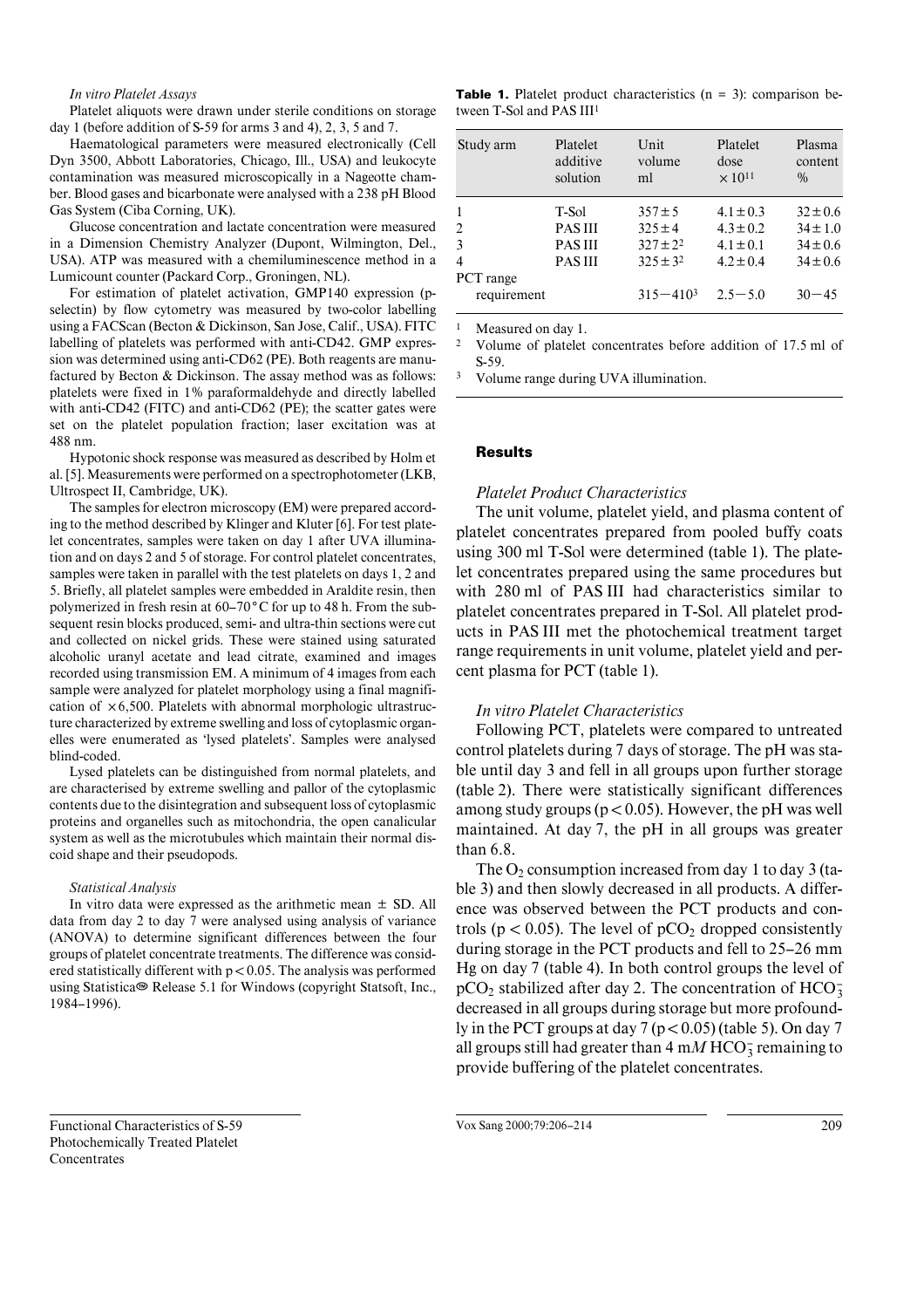**Table 2.** Mean measurements of pH at  $37^{\circ}$ C in the 4 groups (n = 3,  $\overline{X} \pm SD$ 

| Day                           | T-Sol           | <b>PASIII</b>                | <b>PCT-SRD</b>               |                       |
|-------------------------------|-----------------|------------------------------|------------------------------|-----------------------|
|                               |                 |                              | 9 <sub>h</sub>               | 16 h                  |
|                               | $7.00 \pm 0.01$ | $7.05 \pm 0.01$ <sup>1</sup> | $7.06 \pm 0.01$ <sup>1</sup> | $7.06 \pm 0.001$      |
| $\mathfrak{D}_{\mathfrak{p}}$ | $7.02 \pm 0.01$ | $7.05 \pm 0.001$             | $7.01 \pm 0.00^{1,2}$        | $7.01 \pm 0.01^{1,2}$ |
| 3                             | $7.02 \pm 0.01$ | $7.03 \pm 0.01$ <sup>1</sup> | $7.00 \pm 0.00^{1,2}$        | $7.00 \pm 0.01^{1,2}$ |
| 5                             | $6.96 \pm 0.01$ | $6.98 \pm 0.01$              | $6.93 \pm 0.01^{1,2}$        | $6.95 \pm 0.01^2$     |
|                               | $6.88 \pm 0.01$ | $6.90 \pm 0.02$              | $6.83 \pm 0.02^{1,2}$        | $6.85 \pm 0.022$      |
|                               |                 |                              |                              |                       |

 $\frac{1}{2}$  p < 0.05 compared to T-Sol control.<br> $\frac{2}{2}$  p < 0.05 compared to PAS III control.

p < 0.05 compared to PAS III control.

**Table 5.** Mean measurements of bicarbonate (m*M*) at 37**°**C in the 4 groups (n =  $3, \overline{X} \pm SD$ )

| Day | T-Sol         | <b>PASIII</b> | <b>PCT-SRD</b>      |                     |
|-----|---------------|---------------|---------------------|---------------------|
|     |               |               | 9 <sub>h</sub>      | 16 <sub>h</sub>     |
|     | $8.5 \pm 0.2$ | $8.9 \pm 0.2$ | $8.9 \pm 0.3$       | $8.9 \pm 0.3$       |
| 2   | $8.1 \pm 0.2$ | $8.5 \pm 0.2$ | $7.7 \pm 0.2^2$     | $7.8 \pm 0.1^2$     |
| 3   | $8.1 \pm 0.2$ | $8.2 \pm 0.1$ | $7.0 \pm 0.1^{1,2}$ | $7.2 \pm 0.2^{1,2}$ |
| 5   | $7.3 \pm 0.2$ | $7.0 \pm 0.2$ | $5.6 \pm 0.1^{1,2}$ | $5.7 \pm 0.4^{1,2}$ |
|     | $6.2 \pm 0.2$ | $5.8 \pm 0.4$ | $4.3 \pm 0.2^{1,2}$ | $4.3 \pm 0.5^{1,2}$ |

 $1 p < 0.05$  compared to T-Sol control.

 $\frac{2}{p}$  = p < 0.05 compared to PAS III control.

**Table 3.** Mean measurements of  $pO_2$  (mm Hg) at  $37^{\circ}$ C in the 4 groups (n =  $\overline{X} \pm SD$ )

| <b>Table 6.</b> Mean measurements of volume ml in the 4 groups ( $n = 3$ , |  |  |  |
|----------------------------------------------------------------------------|--|--|--|
| $X \pm SD$                                                                 |  |  |  |

| Day | T-Sol           | <b>PASIII</b>   | <b>PCT-SRD</b>         |                       |
|-----|-----------------|-----------------|------------------------|-----------------------|
|     |                 |                 | 9 h                    | 16h                   |
|     | $86.7 \pm 5.5$  | $87.3 \pm 5.7$  | $107.0 \pm 11.3^{1,2}$ | $108.0 \pm 1.7^{1,2}$ |
| 2   | $58.0 \pm 13.0$ | $58.0 \pm 13.0$ | $72.3 \pm 1.5$         | $79.0 \pm 8.0$        |
| 3   | $50.7 \pm 6.1$  | $48.7 \pm 5.7$  | $65.0 \pm 4.6^{1,2}$   | $68.7 \pm 8.0^{1,2}$  |
| 5   | $57.3 \pm 7.2$  | $56.0 \pm 7.5$  | $74.7 \pm 3.1^{1,2}$   | $78.7 \pm 9.3^{1,2}$  |
|     | $58.7 \pm 5.9$  | $60.3 \pm 9.1$  | $82.7 \pm 4.7$         | $93.7 \pm 6.7$        |

 $\frac{1}{2}$  p < 0.05 compared to T-Sol control.<br> $\frac{2}{2}$  p < 0.05 compared to PAS III control.

 $p < 0.05$  compared to PAS III control.

| Day | T-Sol       | <b>PASIII</b>   | <b>PCT-SRD</b>  |               |
|-----|-------------|-----------------|-----------------|---------------|
|     |             |                 | 9 <sub>h</sub>  | 16h           |
|     | $357 \pm 5$ | $325 \pm 4^1$   | $327 \pm 21$    | $325 \pm 3^1$ |
| 2   | $349 \pm 5$ | $316 \pm 3^1$   | $313 \pm 2^{1}$ | $312 \pm 5^1$ |
| 3   | $344 \pm 5$ | $311 \pm 21$    | $307 \pm 2^{1}$ | $306 \pm 4^1$ |
| 5   | $342 \pm 5$ | $310 \pm 2^{1}$ | $306 \pm 2^{1}$ | $305 \pm 5^1$ |
|     | $337 \pm 5$ | $305 \pm 31$    | $301 \pm 21$    | $300 \pm 51$  |

 $1 p < 0.05$  compared to T-Sol control.

**Table 4.** Mean measurements of  $pCO_2$  (mm Hg) at  $37^{\circ}$ C in the 4 groups (n = 3,  $\overline{X} \pm SD$ )

| Day          | T-Sol          | <b>PASIII</b>  | PCT-SRD              |                      | Day | T-Sol          |
|--------------|----------------|----------------|----------------------|----------------------|-----|----------------|
|              |                |                | 9 <sub>h</sub>       | 16 <sub>h</sub>      |     |                |
| $\mathbf{1}$ | $33.7 \pm 0.6$ | $32.0 \pm 1.0$ | $31.7 \pm 1.5$       | $31.7 \pm 0.6$       |     | $1,159 \pm 63$ |
| 2            | $31.7 \pm 1.2$ | $30.7 \pm 0.6$ | $30.3 \pm 0.6$       | $31.3 \pm 0.6$       | 2   | $1,163 \pm 78$ |
| 3            | $31.7 \pm 1.2$ | $31.0 \pm 1.0$ | $28.7 \pm 0.6^{1,2}$ | $28.7 \pm 0.6^{1,2}$ | 3   | $1,144 \pm 31$ |
| 5            | $32.0 \pm 1.0$ | $30.0 \pm 1.0$ | $27.3 \pm 0.6^{1,2}$ | $26.0 \pm 1.7^{1,2}$ |     | $1,157 \pm 39$ |
| 7            | $33.7 \pm 1.2$ | $30.0 \pm 1.0$ | $25.7 \pm 0.6^{1,2}$ | $24.7 \pm 1.5^{1,2}$ |     | $1,149 \pm 64$ |

 $\frac{1}{2}$  p < 0.05 compared to T-Sol control.<br> $\frac{2}{2}$  p < 0.05 compared to PAS III control.

 $p < 0.05$  compared to PAS III control.

**Table 7.** Mean measurements of platelet counts  $\times 10^{9}/l$  in the 4 groups (n = 3,  $\overline{X} \pm SD$ )

| Day | T-Sol          | <b>PASIII</b>  | <b>PCT-SRD</b>       |                      |
|-----|----------------|----------------|----------------------|----------------------|
|     |                |                | 9 <sub>h</sub>       | 16h                  |
| -1  | $1,159 \pm 63$ | $1,326 \pm 76$ | $1,267 \pm 24$       | $1,291 \pm 119$      |
| 2   | $1,163 \pm 78$ | $1,283 \pm 61$ | $1,212 \pm 42$       | $1,208 \pm 85$       |
| 3   | $1,144 \pm 31$ | $1,264 \pm 45$ | $1,182 \pm 28$       | $1,182 \pm 100$      |
| 5   | $1,157 \pm 39$ | $1,267 \pm 62$ | $1,171 \pm 26^{1,2}$ | $1,154 \pm 81^{1,2}$ |
| 7   | $1,149 \pm 64$ | $1,257 \pm 65$ | $1,155 \pm 261$      | $1,143 \pm 97^{1,2}$ |

 $\frac{1}{2}$  p < 0.05 compared to T-Sol control.<br> $\frac{2}{2}$  p < 0.05 compared to PAS III control.

 $p < 0.05$  compared to PAS III control.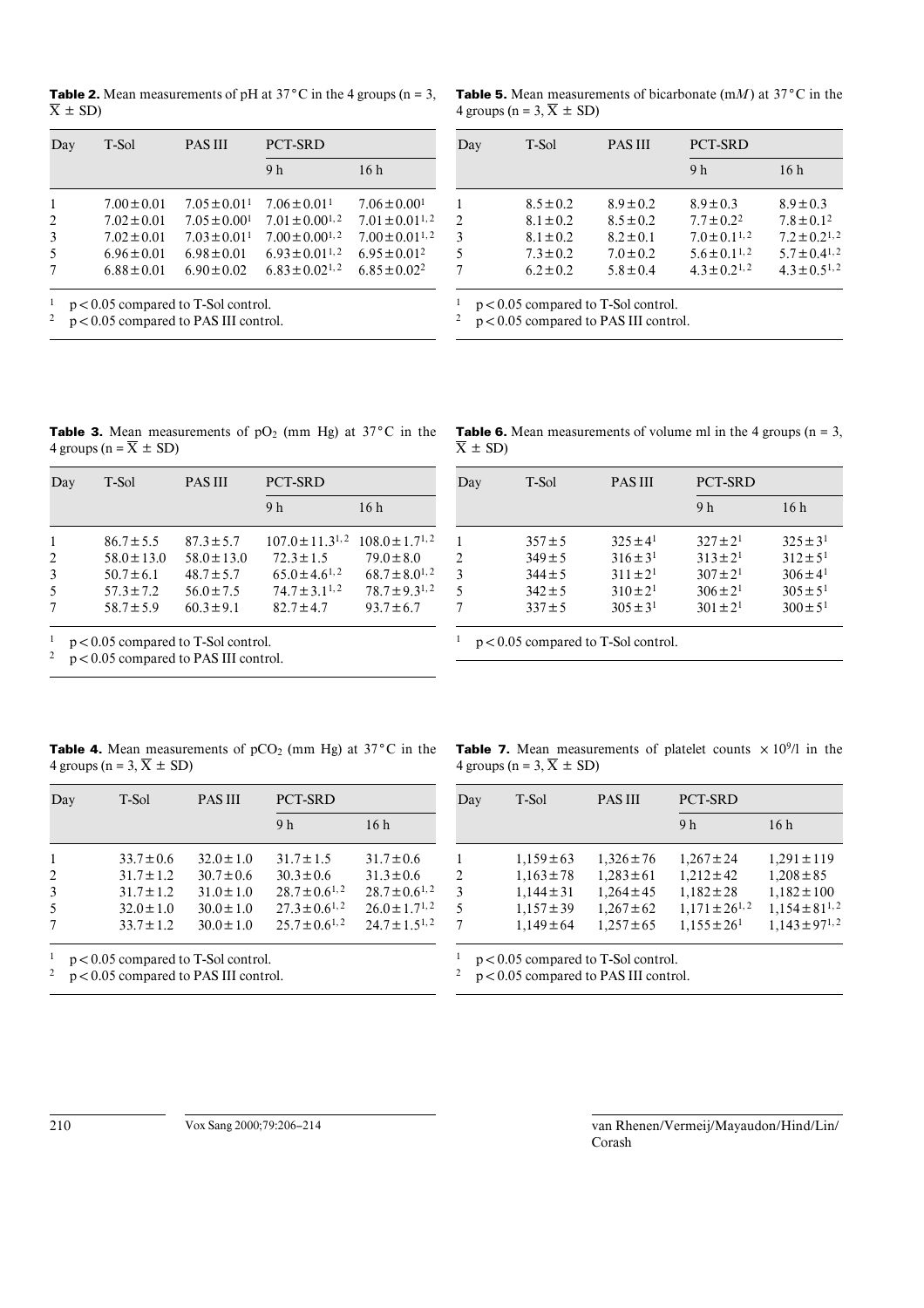**Table 8.** Mean measurements of plasma glucose in mmol/l in the 4 groups (n = 3,  $\overline{X} \pm SD$ )

| Day | T-Sol                                                             | <b>PASIII</b>                                                            | <b>PCT-SRD</b>                                                            |                                                                           |
|-----|-------------------------------------------------------------------|--------------------------------------------------------------------------|---------------------------------------------------------------------------|---------------------------------------------------------------------------|
|     |                                                                   |                                                                          | 9 <sub>h</sub>                                                            | 16 <sub>h</sub>                                                           |
|     | $7.1 \pm 0.2$<br>$6.7 \pm 0.05$<br>$5.0 \pm 1.0$<br>$3.0 \pm 0.1$ | $7.7 \pm 0.05^1$<br>$7.2 \pm 0.05^1$<br>$4.8 \pm 1.0$<br>$2.2 \pm 0.2^1$ | $7.6 \pm 0.21$<br>$6.7 \pm 0.1^2$<br>$3.9 \pm 0.2$<br>$1.7 \pm 0.1^{1,2}$ | $7.5 \pm 0.2^1$<br>$6.9 \pm 0.2^{1,2}$<br>$4.1 \pm 0.2$<br>$2.0 \pm 0.11$ |

 $1 p < 0.05$  compared to T-Sol control.

 $2 p < 0.05$  compared to PAS III control.

**Table 9.** Mean measurements of plasma lactate in mmol/l in the 4 groups (n = 3,  $\overline{X} \pm SD$ )

| Day            | T-Sol          | <b>PASIII</b>    | <b>PCT-SRD</b>              |                 |
|----------------|----------------|------------------|-----------------------------|-----------------|
|                |                |                  | 9 h                         | 16 <sub>h</sub> |
|                | $4.0 \pm 0.1$  | $4.1 \pm 0.2$    | $4.0 \pm 0.2$               | $4.2 \pm 0.7$   |
| $\overline{2}$ | $4.6 \pm 0.3$  | $5.0 \pm 0.2$    | $4.6 \pm 0.2$               | $4.6 \pm 0.4$   |
|                | $8.3 \pm 0.5$  | $9.9 \pm 1.7$    | $10.4 \pm 0.7$              | $9.9 \pm 0.6$   |
|                | $11.1 \pm 0.1$ | $13.5 \pm 0.3^1$ | $13.1 \pm 0.4$ <sup>1</sup> | $13.0 \pm 0.81$ |

 $p < 0.05$  compared to T-Sol control.

**Table 10.** Mean measurement of total ATP  $\mu$ mol/10<sup>11</sup> platelets in the 4 groups (n = 6,  $\overline{X} \pm SD$ )

| Day | T-Sol                                                            | <b>PASIII</b>                | PCT-SRD                      |                                                         |
|-----|------------------------------------------------------------------|------------------------------|------------------------------|---------------------------------------------------------|
|     |                                                                  |                              | 9 <sub>h</sub>               | 16 <sub>h</sub>                                         |
| 2   | $2.9 \pm 0.2$<br>$2.7 \pm 0.4$<br>$3.5 \pm 0.3$<br>$3.1 \pm 1.1$ | n.d.<br>n.d.<br>n.d.<br>n.d. | n.d.<br>n.d.<br>n.d.<br>n.d. | n.d.<br>$2.7 \pm 0.5$<br>$3.5 \pm 0.3$<br>$3.1 \pm 1.1$ |

n.d. = Not done. There were no statistically significant differences between groups.

An overall reduction in platelet content of approximately 15% (3rd arm) and 19% (4th arm) after 7 days was seen in the PCT products in comparison with a reduction of 5% (1st arm) and 12% (2nd arm) in the control products ( $p < 0.05$ ). This reduction was primarily due to the volume of samples withdrawn for various function analyses (table 6). A larger volume loss was observed during PCT processing which involved transfers of platelets from the illumination container to the SRD container and then to the storage container. No difference was seen in platelet counts per liter between SRD exposures of 9 and 16 h (table 7).

The residual leukocytes after filtration ranged from  $\langle 0.1 \times 10^{6} / 1$  to  $0.3 \times 10^{6} / 1$  in all four study groups. No statistically significant differences were detected among study groups. These products were considered leukoreduced.

Mean platelet volume increased during storage in both the PCT and control groups. However, there were no statistically significant differences between the study groups.

Biochemical parameters showed a fall in glucose in all groups during storage but on day 7 a sufficient amount of glucose was available for metabolism (table 8). No difference was seen between the groups on day 5. Lactate levels increased as expected in all four groups during storage (table 9). There were statistically significant differences between the T-Sol control group and the groups in PAS III at day 7 ( $p < 0.05$ ). Analysis of total ATP showed that even at day 7 sufficient ATP was available (table 10). There were no statistically significant differences between the T-Sol control group and the PCT-SRD 16-hour treated group.

Activation marker GMP-140 showed an increase in the proportion of activated platelets in both the control and the PCT group during storage (table 11) with a higher percentage of activated platelets in the PCT group ( $p <$ 0.05).

Hypotonic shock response was stable from day 1 to day 7 during storage without any difference between the groups (table 12). Both test and control products demonstrated preservation of the swirling phenomenon on all days through day 7.

# *Electron Microscopic Evaluation of Platelets*

For the PCT study arms, day 1 analysis was performed on platelet samples withdrawn following UVA illumination before SRD exposure. On day 2, platelet samples were withdrawn following PCT including SRD exposure. Platelet lysis increased during storage in all groups and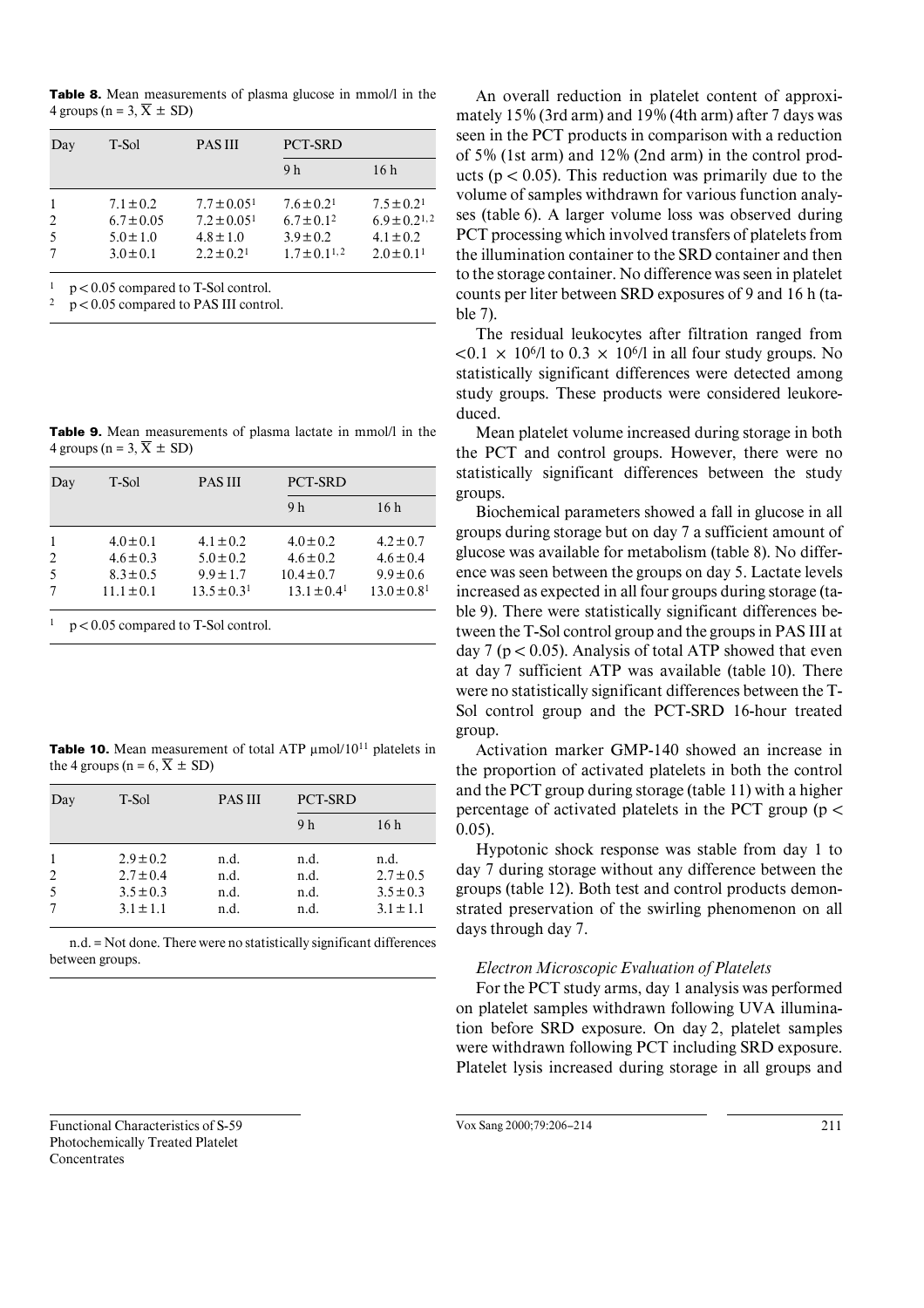**Table 11.** Mean measurements of GMP 140 (%) in the 4 groups  $(n = 6, \overline{X} \pm SD)$ 

| T-Sol                                  | <b>PASIII</b>        | <b>PCT-SRD</b>       |                                                            |
|----------------------------------------|----------------------|----------------------|------------------------------------------------------------|
|                                        |                      | 9 h                  | 16h                                                        |
| $46 \pm 4$<br>$58 \pm 2$<br>$73 \pm 2$ | n.d.<br>n.d.<br>n.d. | n.d.<br>n.d.<br>n.d. | n.d.<br>$67 \pm 2^{1}$<br>$83 \pm 2^{1}$<br>$86 \pm 2^{1}$ |
|                                        | $80 \pm 2$           | n.d.                 | n.d.                                                       |

n.d. = Not done.

 $p < 0.05$  compared to T-Sol control.

**Table 12.** Mean percentage of HSR in the 4 groups (n =  $3, \overline{X} \pm SD$ )

| Day | T-Sol          | <b>PASIII</b>   | PCT-SRD         |                |  |  |
|-----|----------------|-----------------|-----------------|----------------|--|--|
|     |                |                 | 9 <sub>h</sub>  | 16h            |  |  |
| 2   | $60.0 \pm 9.6$ | $54.3 \pm 13.2$ | $52.3 \pm 10.0$ | $59.0 \pm 9.6$ |  |  |
|     | $58.3 \pm 7.5$ | $60.0 \pm 6.8$  | $51.7 \pm 2.1$  | $58.0 \pm 2.0$ |  |  |
|     | $55.3 \pm 7.5$ | $51.7 \pm 6.0$  | $59.0 \pm 2.0$  | $57.0 \pm 2.6$ |  |  |
|     | $53.0 \pm 6.6$ | $48.3 \pm 0.6$  | $51.7 \pm 4.0$  | $49.3 \pm 4.9$ |  |  |

There were no statistically significant differences between all groups.

electron microscopy ( $n = 3$ )

**Table 13.** Platelet lysis (%) as assessed by

greater levels of platelet lysis were observed in the PCT groups (table 13) compared to controls ( $p < 0.05$ ). The observed platelet lysis apparently did not result in a change in platelet counts. No platelet count  $(\times 10^9/l)$  difference was seen between SRD exposures of 9 and 16 h (table 7).

# **Discussion**

The use of whole-blood buffy coats for platelet concentrate preparation using a balanced mixture of plasma and platelet-additive solution is an established method [7, 8]. To prepare a platelet concentrate for an adult patient, generally 4–8 buffy coats are pooled to provide a therapeutic dose, theoretically increasing the risk of viral and bacterial contamination of the pooled platelet concentrate. Bacterial contamination in platelet concentrates has been reported in 0.1–0.5% [9–11] of concentrates. The potentially serious effects of platelet concentrates contaminated with pathogenic micro-organisms are well known.

A PCT process to inactivate both viruses and bacteria in platelet concentrates has been developed using singledonor apheresis platelet concentrates [2, 3, 12].

For photochemical treatment, single-donor platelets were suspended in approximately 300 ml of 35% plasma and 65% of a new platelet additive solution (PAS III) and exposed to  $150 \mu M$  of the psoralen S-59 and a 3 J/cm<sup>2</sup>

| Study<br>arm | Description                                                                             | Lysis, $\%$ <sup>1</sup>     |                                              |                                                                                                          |
|--------------|-----------------------------------------------------------------------------------------|------------------------------|----------------------------------------------|----------------------------------------------------------------------------------------------------------|
|              |                                                                                         | day <sub>1</sub>             | day <sub>2</sub>                             | day 5                                                                                                    |
| 2            | Platelets in plasma/T-Sol<br>Platelets in plasma/PAS III                                | 1.0 <sup>2</sup><br>$\Omega$ | $1.6 \pm 1.4$<br>$2.9 \pm 1.6$ $5.5 \pm 0.6$ | $3.7 \pm 0.2$                                                                                            |
| 3<br>4       | Platelets in plasma/PAS III, PCT, 9 h SRD<br>Platelets in plasma/PAS III, PCT, 16 h SRD |                              |                                              | $0.2 \pm 0.2$ $5.5 \pm 3.7^3$ $14.3 \pm 4.7^{3.4}$<br>$0.2 \pm 0.2$ $5.5 \pm 3.2^3$ $17.0 \pm 2.9^{3.4}$ |

<sup>1</sup> The proportions of lysed platelets were determined by enumeration of intact and lysed platelets in electron micrographs. Blinded observers counted at least 193 platelets in each sample. All values represent the mean  $\pm$  SD expressed as a percent of the total platelets counted in each group.

<sup>2</sup> All groups with  $n = 3$  at each sampling day with the exception of the 2 untreated controls on day  $1, n = 1$ .

 $p < 0.05$  compared to T-Sol control.

 $\frac{4}{\pi}$  p < 0.05 compared to PAS III control.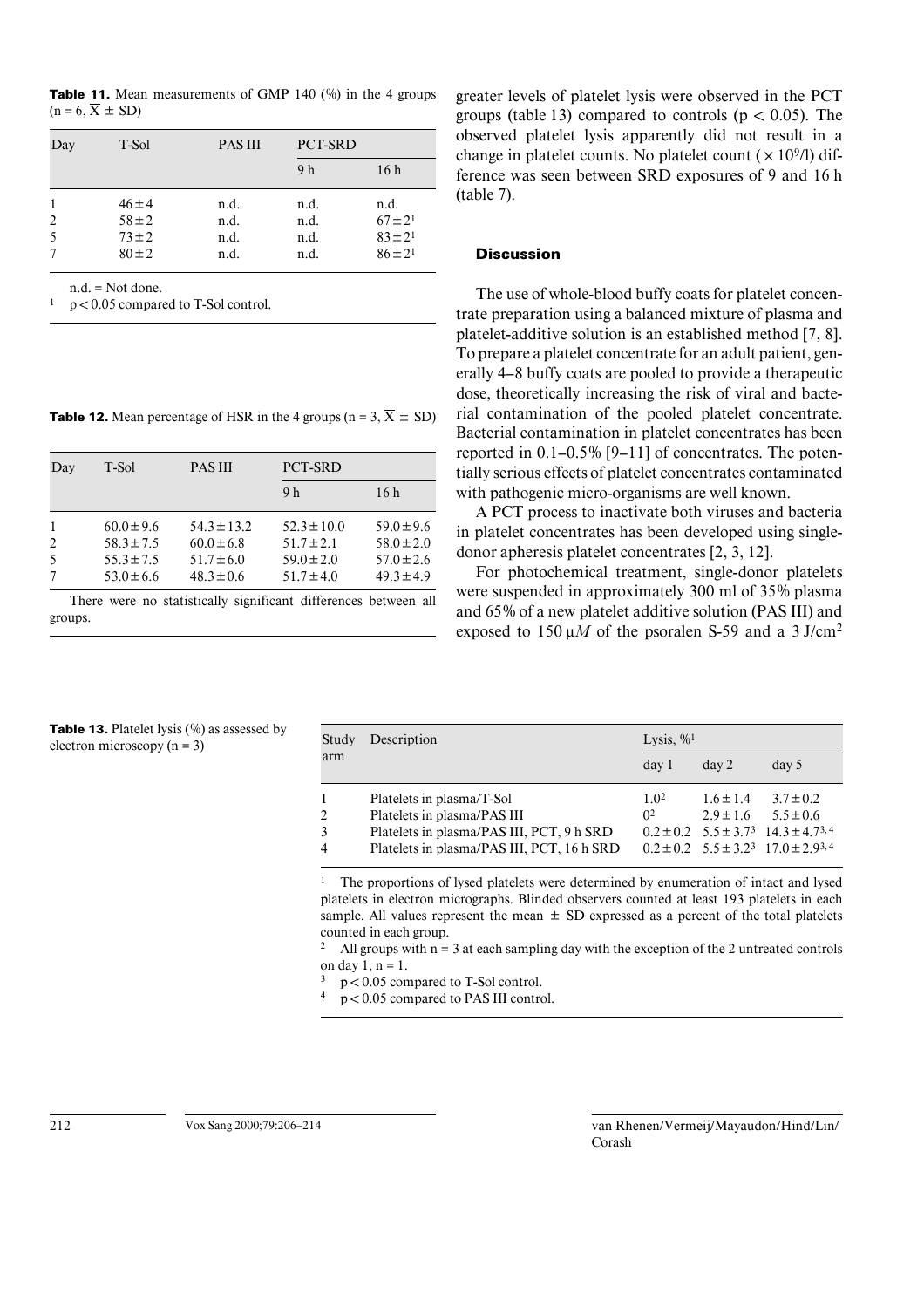treatment with long wave length ultraviolet light (UVA 320–400 nm). Under these conditions, high levels of viruses, bacteria and leukocytes were inactivated [2–4]. This study assessed the application of PCT to platelets prepared from pooled buffy coats.

Preliminary studies suggested the optimal PCT conditions were plasma concentration within the critical limits of 30–45% of the total volume. These conditions also are compatible with the pooled buffy coat method of platelet preparation utilizing T-Sol, a platelet storage medium similar to PAS III. Prior to a clinical transfusion study with PCT platelet concentrates, we conducted an in vitro study to evaluate the characteristics of pooled buffy coat concentrates in plasma and PAS III subjected to PCT and 7 days of storage. These studies were also used to develop standardized procedures for production and quality control of PCT platelet concentrates.

The in vitro platelet function studies showed no evidence of metabolic deterioration of platelets after PCT and subsequent storage for up to 7 days. The pH (37**°**C) of PCT platelets was maintained above 6.8 throughout the 7 days of storage. PCT did not stimulate glycolysis. Similar levels of glucose remained on day 7 for the control group with PAS III and the PCT groups. Consequently, lactate levels of PCT platelets on day 7 were comparable to control platelets in PAS III. At day 7, a sufficient amount of glucose was still available for metabolism using the current preparation methods (residual plasma of  $34 \pm 1\%$ ). No difference was detected in total ATP at day 7 among the various study groups, confirming that platelet metabolism was conserved. Although other studies have shown an effect of UVA light on cellular mitochondrial membrane potential [13], PCT did not affect total platelet ATP content up to 7 days of storage indicating that platelet mitochondrial function was conserved. Maintenance of the ATP level correlates with platelet viability [14]. Furthermore, the hypotonic shock response analysis was consistent with preservation of platelet energy metabolism.

Due to repeated sampling for platelet analysis and several transfers between platelet containers during PCT processing, the platelet content in both PCT groups was lower compared to the control groups. The difference in platelet content may have accounted for some of the differences in  $pO_2$ ,  $pCO_2$ , and  $HCO_3^-$  between the control groups and the PCT groups. The activation marker GMP-140 (pselectin) showed a greater increase during storage in the PCT groups. However, it is not clear from the literature whether in vitro p-selectin expression correlates with in vivo viability. Shortened survival of activated platelets after transfusion has been reported in studies on platelet apheresis [15–17]. On the other hand, it was also reported that expression of the p-selectin epitope recognized by the CD62 antibody does not correlate with in vivo platelet recovery [18]. The proportion of lysed platelets, as assessed by electron microscopy, on day 5 in both photochemically treated groups was higher than that of the control arms. It is presently unknown whether there was random loss of platelets or whether older platelets were more susceptible to lysis. The higher p-selectin levels, subtle changes in respiratory activity, and a higher proportion of platelets with altered morphology may represent an effect of PCT on small numbers of older platelets [19].

Prior studies with 5-day-old single-donor platelets have demonstrated a small decrease in post-transfusion recovery and life span, but within an acceptable range for therapeutic support of thrombocytopenic patients [20]. Recently, studies in patients have demonstrated that PCT platelets gave an adequate platelet count increment, corrected prolonged bleeding times, and the interval to the next platelet transfuison was comparable to standard platelets [21].

The current BC-PC preparation process with a limited content of plasma (34  $\pm$  1%) allows good maintenance of in vitro platelet function. A method was developed to control the proportion of plasma in BC-PC preparations for PCT by using the volume of the residual pooled buffy coat, the haematocrit of the residual pooled buffy coat and the volume of the buffy coat PC. The production process, which requires extra hands-on time, can be organized in such a way in the blood bank that a full time availability to the patients in hospital can be maintained.

In conclusion, the results from the in vitro studies indicate that PCT is compatible with platelet concentrates prepared from pooled buffy coats for up to 7 days of storage. These PCT pooled buffy coat platelets are currently in a clinical trial to evaluate the post-transfusion platelet count increment and the haemostatic efficacy in thrombocytopenic patients.

## **Acknowledgment**

The authors wish to thank Dr. Don Buchholz of Baxter Healthcare Corporation and Dr. George Cimino and John Tessman of Cerus Corporation for critical review of the manuscript.